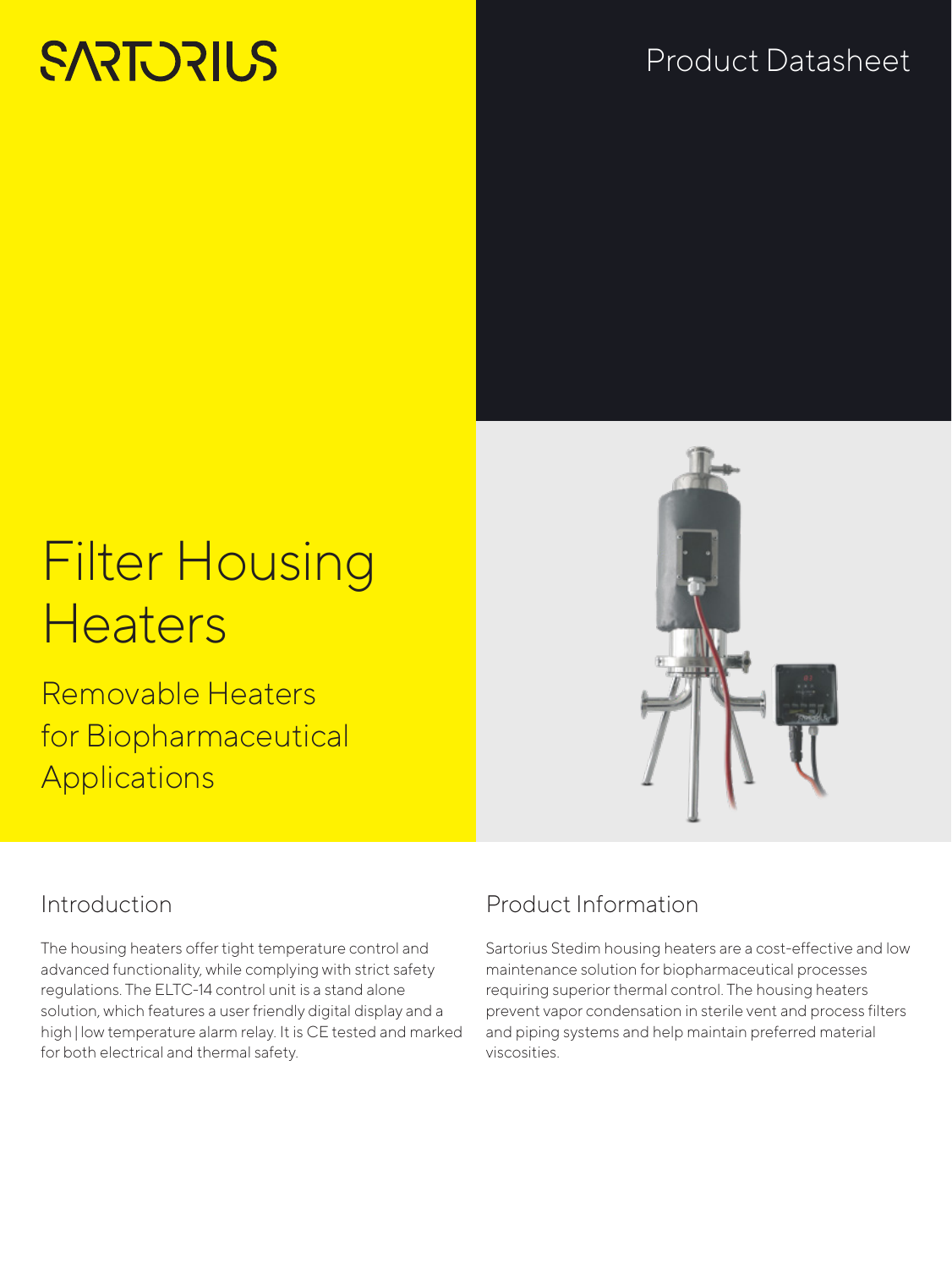### Applications

Sartorius Stedim housing heaters are used in onjunction with sterile vent and process filter housings and are ideally suited for processes such as:

- Bioprocessing and Pharmaceutical Process Fluids
- **Fermentation**
- **Product Recovery**
- Water for Injection
- **Filtration and Purification Processes**
- **Skidded Systems**
- **Tanks and Vessels**

#### Features

- Digital temperature control
- Digital temperature display
- Adjustable temperature limit value (80°C adjusted)
- Adjustable hysteresis (±3°C adjusted)
- Alarm relay
- Water proof classification IP65 (controller), IP54 (heating jacket)
- Temperature monitoring by PT 100-2 wire
- Silicone insulation inside-Safe to touch
- **Corrosion resistent**
- CE approved and marked

# Technical Data

### Specifications

| Supply Voltage                    | 230 Volt +/-10%, 50 Hz                  |
|-----------------------------------|-----------------------------------------|
| <b>Switching Capacity</b>         | 16 Ampere   230 Volt                    |
| Measuring Input                   | PT100 DIN 2-Wire                        |
| <b>Adjustment Range</b>           | $0+100^{\circ}C$                        |
| Ambient Range                     | $-30+60^{\circ}C$                       |
| <b>Protection Type Controller</b> | IP65 Protection Class (I)               |
| Protection Type heating jacket    | IP54 Protection Class (II)              |
| Outside material                  | Glass fabric (PTFE coated)              |
| <b>CE Conformity</b>              | 2004/108/EC<br>2006/95/EC<br>2011/65/EC |
| Lengths of Cables:                |                                         |
| Power supply cable (black)        | 3.0 <sub>m</sub>                        |
| Data cable (red)                  | 2.0 <sub>m</sub>                        |



|1



|2

Control Unit ELTC-14 (1) | Strip fastener on the back side (2)